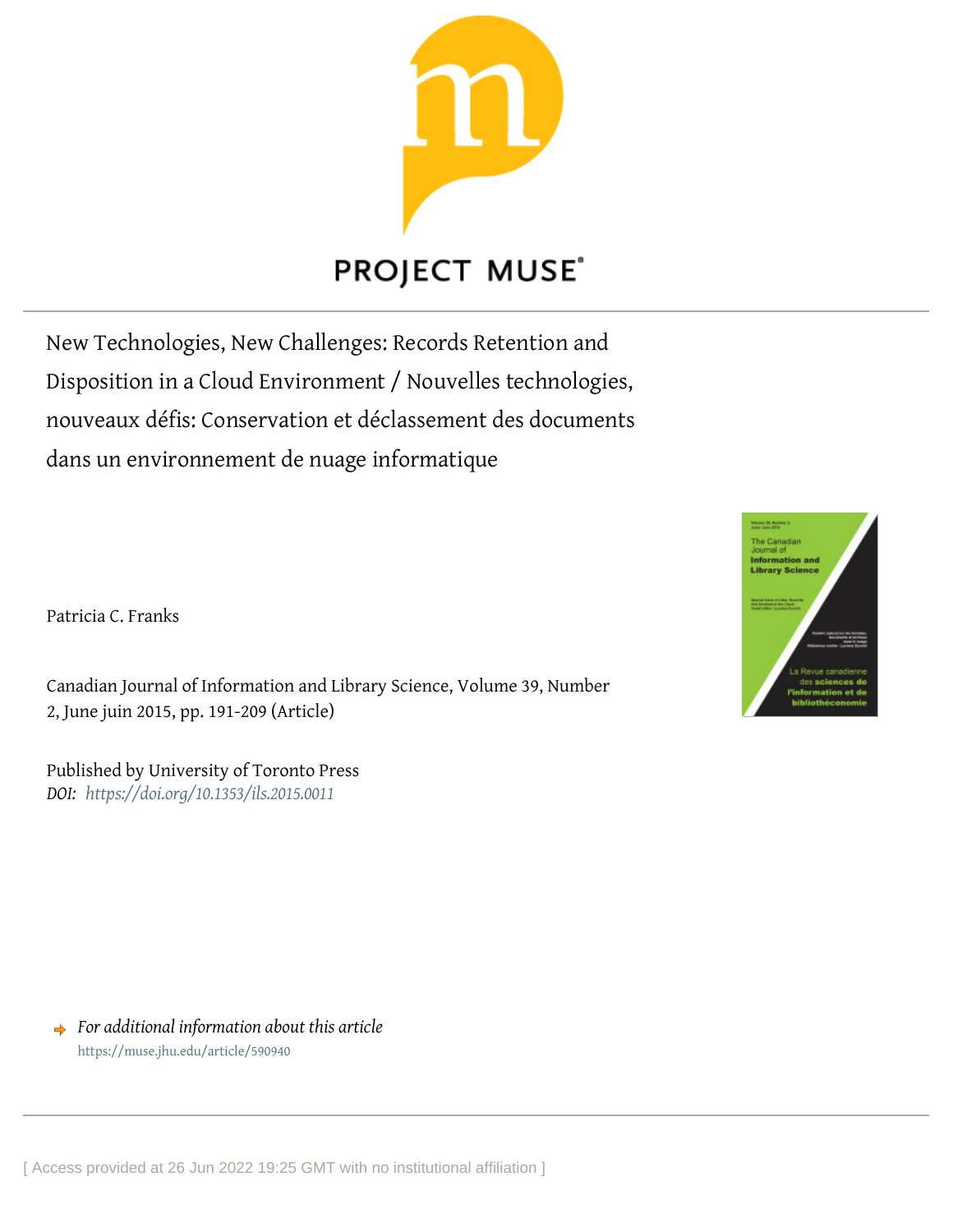## New Technologies, New Challenges: Records Retention and Disposition in a Cloud Environment

Nouvelles technologies, nouveaux défis : Conservation et déclassement des documents dans un environnement de nuage informatique

Patricia C. Franks School of Information, San José State University <patricia.franks@sjsu.edu>

Abstract: This article describes core records retention and disposition functional requirements extrapolated from relevant standards and guidelines and from responses to a questionnaire developed to gather information about retention and disposition functionality built into cloud services. Results of a survey completed by 168 records and information professionals are analysed to identify cloud records retention and disposition challenges. Gaps between the functionality required and that provided in selected cloud environments are identified, and recommendations to mitigate the challenges posed are offered. Future research plans are shared.

Keywords: records, retention, disposition, cloud services, functional requirements

Résumé : Cet article décrit les exigences fonctionnelles de base pour la conservation et le déclassement des documents, extrapolées à partir des normes et des lignes directrices pertinentes ainsi que des réponses à un questionnaire élaboré dans le but de recueillir des informations sur la conservation et le déclassement en tant que fonctionnalités intégrées dans les services informatiques en nuage. Nous avons analysé les résultats d'une enquête réalisée auprès de 168 professionnels de la gestion documentaire et de l'information afin d'identifier les défis de conservation et de déclassement des documents. Nous avons identifié des écarts entre les fonctionnalités requises et celles qui sont prévues dans les environnements informatiques en nuage sélectionnés. Nous formulons des recommandations visant à atténuer les défis posés et nous partageons nos projets de recherche à venir.

Mots-clés : documents, conservation, déclassement, services informatiques en nuage, exigences fonctionnelles

## **Introduction**

Businesses and government agencies employ cloud services to take advantage of the benefits offered, such as increased operational efficiencies, accessibility, collaboration, security, reliability, and opportunities for innovation. Individuals within organizations charged with managing the records and information residing in the cloud understand, however, the myriad challenges presented when control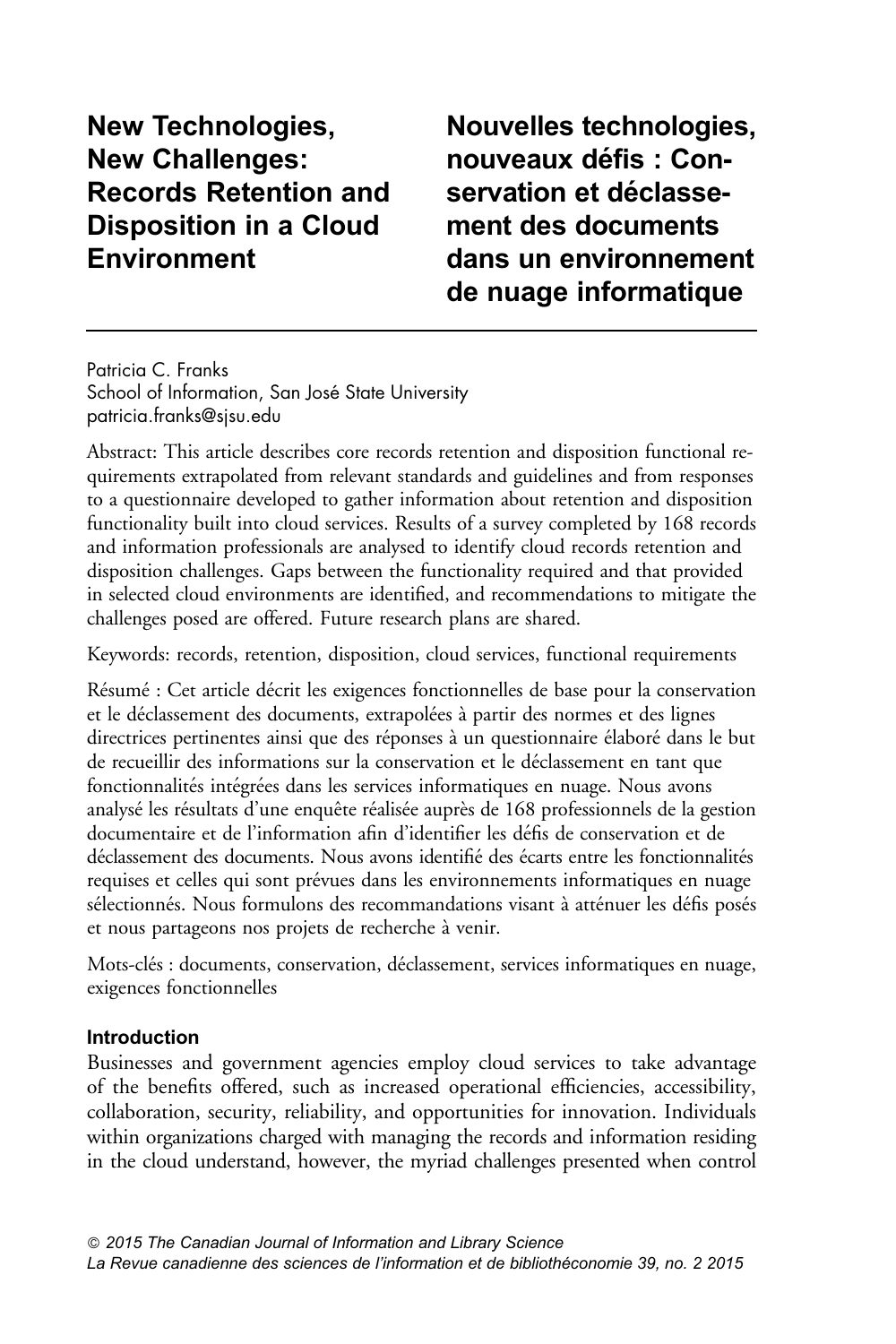is relinquished to a third-party provider. One way to minimize risks associated with content stored in the cloud is to employ only an enterprise-hosted private cloud to communicate, collaborate, and conduct transactions. To do so, though, would sacrifice the opportunity to engage the public. Organizations, therefore, are increasingly turning to hybrid solutions.

By 2017, nearly one-half of all large enterprises are expected to be engaged in hybrid (that is, public/private) cloud computing ([Babcock 2013\)](#page-18-0). A hybrid cloud is an integrated cloud service using both private and public clouds to perform distinct functions within the same organization. A 2014 survey of 1,068 technical professionals revealed that ''hybrid and multi-cloud implementations continue to be the end goal for the enterprise: 74 percent of enterprise respondents have a multi-cloud strategy, and 48 percent are planning for hybrid clouds'' ([Weins 2014](#page-19-0)).

Regardless of the implementation model, it is essential that organizations are able to ''trust'' that their records residing in the cloud can be retained and disposed of in accordance with the same requirements that govern the retention and disposition of records stored within the enterprise ([Franks and Doyle 2014,](#page-19-0) 52).

## Methodology

In June 2013, InterPARES Trust, a multi-national, interdisciplinary research project funded by a five-year partnership grant (2013–18) from the Social Sciences and Humanities Research Council of Canada was launched to explore issues concerning digital records and data entrusted to the Internet. Several studies were approved to investigate diverse facets of the larger research agenda, among them retention and disposition in a cloud environment research project. The project committee determined that a qualitative approach should be taken to answer two research questions:

- How does the use of cloud services affect our ability to retain and dispose of records in accordance with the law and other applicable guidelines?
- What can be done to mitigate any risks arising from the gaps between our ability to apply retention and disposition actions to manage records residing within the enterprise and those residing in the cloud?

Three data collection methods were employed to achieve these objectives: (1) content analysis of national and international standards and guidelines to identify functional requirements for retention and disposition of records stored in electronic systems; (2) analysis of data gathered through publicly available cloud service information and interviews with cloud service representatives to understand the retention and disposition functionality offered; and (3) an analysis of the responses to an online survey of records and information management professionals to understand the retention and disposition challenges faced when records and information reside in a cloud environment.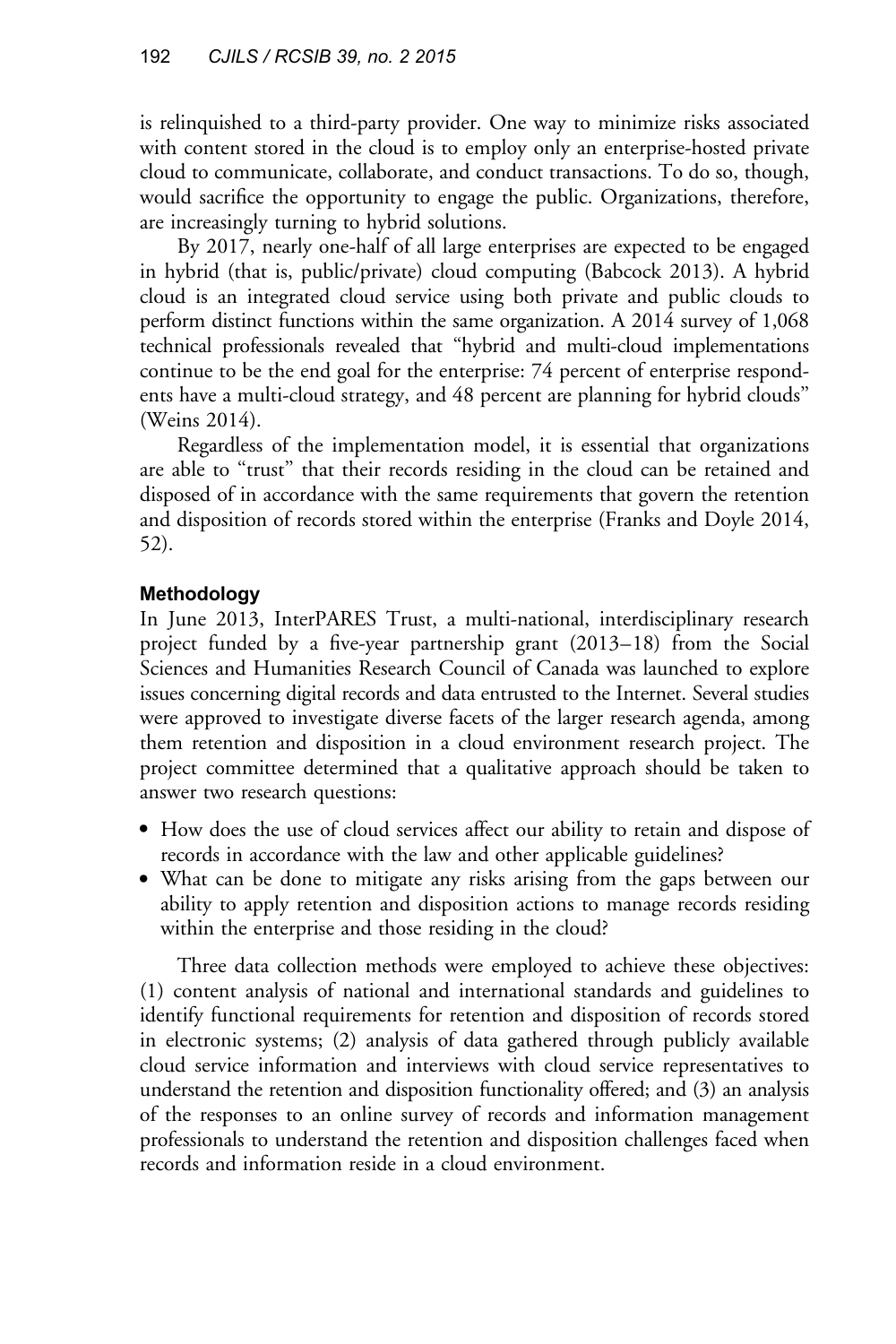## Literature review

Five themes that emerged from a review of the literature are risk analysis and risk management, legal issues, information governance, new approaches to manage retention and disposition in the cloud and records classification.

## Risk analysis and risk management

Allison Grounds and Benjamin Cheesbro (2013) cite eDiscovery risks due to the mismanagement of retention policies and the inability to implement legal holds successfully in the cloud environment. Peter Géczy, Noriaki Izumi, and Köiti Hasida (2013) purport that two major risks posed by a hybrid cloud are inherited from their public cloud segment: data security and loss of control. Of the top ten cloud computing risks identified by Amab Dutta, Chao Alex Peng, and Alok Choudhary (2013, 44), two impact the organization's ability to adequately govern content residing in the cloud: difficulties in changing cloud vendors in the event of service dissatisfaction (vendor lock-in) and enterprise data re-migration difficulties at the end of the cloud contract.

## Legal issues

When managing information in the cloud environment, retention and disposition no longer entail local storage but, rather, global and cross-border storage locations with multiple jurisdictional laws, especially related to data privacy. To respond to this dilemma, some cloud providers locate physical data centres in various geographic regions. According to Masooda Bashir and Jay Kesan (2011), contracts and terms of service agreements do not protect customer data from misuse of data or disclosure of data to third parties by cloud service providers. Iulia Ion and his colleagues (2011) observe that the expectation of privacy is not typically written into cloud provider service agreements. Cloud users potentially do not even know if and when their data are accessed by other users. For instance, on 23 July 2013, the [Supreme Court of the State of New](#page-19-0) [York \(2013\)](#page-19-0) ordered the execution of 381 search warrants directed at subscribers of Facebook, authorizing the district attorney and its investigators to search and seize digital information uploaded by hundreds of individual account users and stored within Facebook's servers. As a result of the fungible nature of digital information, the ability of a user to delete information instantly, and other possible consequences of disclosure, the court ordered the search warrants sealed and Facebook not to disclose the search and seizure to its users. This decision has implications for customers of hosted cloud services—such as Google Docs and Amazon's Cloud—in that the court found that, as a mere ''landlord'' or custodian of the customers' records, Facebook had no ''legitimate expectation of privacy'' in the customer's or client's records.

## Information governance and records in the cloud

In 2009, ARMA International identified eight Generally Accepted Recordkeeping Principles<sup>®</sup> that could be applied to records residing in the cloud. To do so, organizations must address, among other issues, a persistent preservation strategy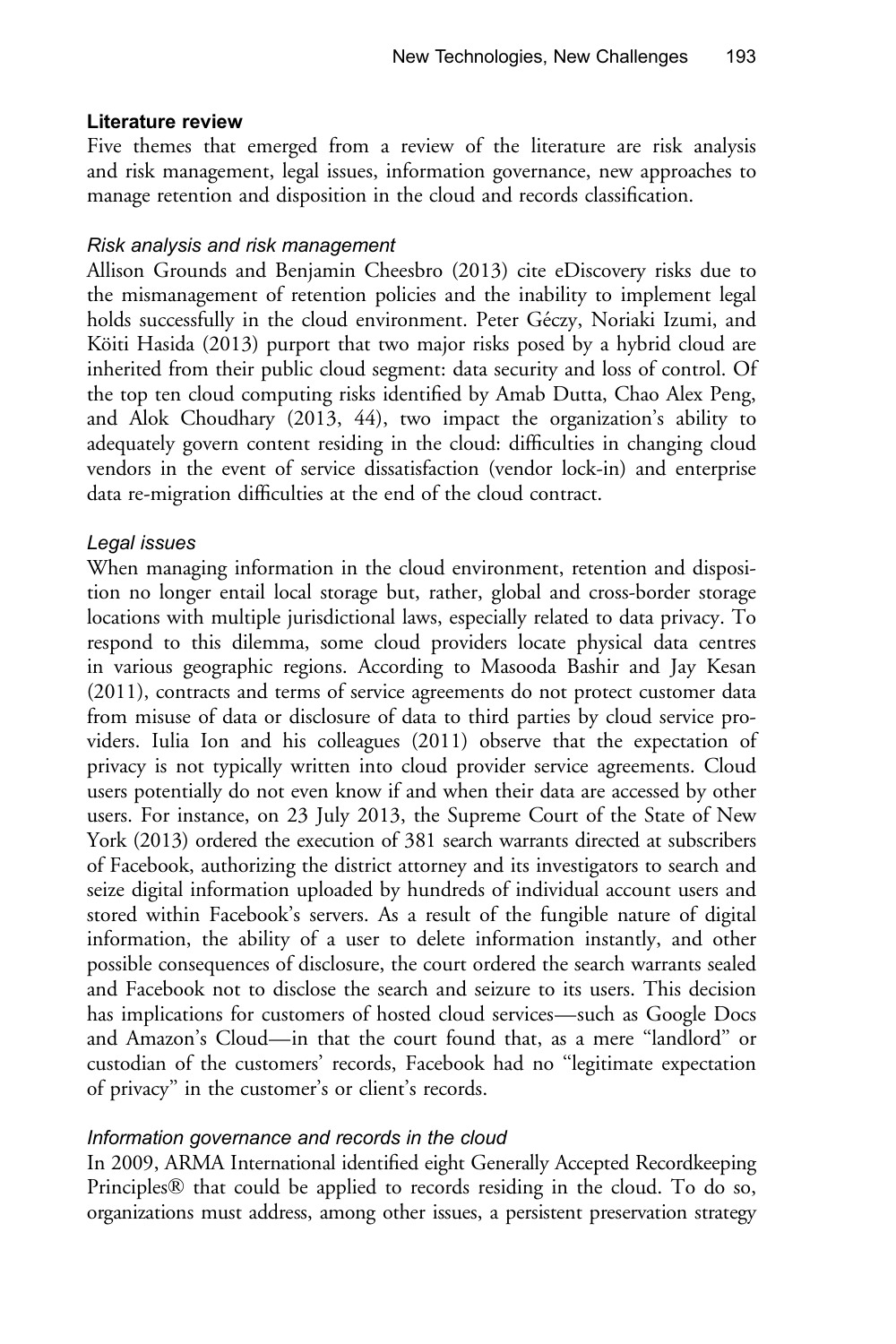and disposition practices that ensure removal of both data and metadata ([Hoke](#page-19-0) [2011\)](#page-19-0). The Information Governance Maturity Model, which was also developed by [ARMA International \(2010\)](#page-18-0), describes transformational retention programs as those that, among meeting other criteria, apply retention to all information in an organization, not just official records, and a transformational disposition process as one that covers all records and information in all media. Disposition is assisted by technology and is integrated into all applications, data warehouses, and repositories.

To maintain effective information governance for records residing in a public cloud, ''preservation of metadata'' and ''enforcement of retention periods'' should be included as two key components of service agreements and contracts ([Blair 2010](#page-18-0)). A private cloud can offer retention and disposition capabilities that public clouds do not. For example, Hewlett Packard (HP) Autonomy's private cloud utilizes a cloud-based suite of meaning-based governance solutions that enable the organization to enforce defensible governance in archiving, eDiscovery, compliance, data protection, and records management ([HP Autonomy 2013](#page-19-0)).

## Emergence of new approaches to handle research and development in the cloud

As a result of the variety of cloud models, products, services, and vendors, new approaches to retention and disposition challenges will take a variety of forms. Currently, product documentation reflects that the data centres of most cloud vendors are designed to be compliant with physical and network security, but very few of those investigated for this study offered more than limited retention and disposition functionality. Yang Tang and his colleagues (2010) propose file assured deletion (FADE) encryption technology to implement and execute retention and disposition policies. This technology will also facilitate complete data withdrawal when switching vendors. Hitachi Data Systems explains that Hitachi Content Platform (HCP) ensures retention and disposition in the cloud environment, enables litigation hold or release, and provides assurances for data segregation in a multi-tenancy environment [\(Ratner 2013](#page-19-0)).

Few of the cloud products or services reviewed are designed to provide long-term retention. Jan Askhoj, Shigeo Sugimoto, and Mitsuharu Nagamori (2011) suggest remodelling the Open Archival Information System (OAIS) with a platform-as-a-service (PaaS) layer, a software-as-a-service (SaaS) layer, a preservation layer, and an interaction layer to preserve records in the cloud (2011). One vendor reviewed, Preservica, offers active preservation solutions based on the OAIS model that are available in cloud-hosted and on-premise editions. Preservica supports workflows to automate bulk ingest of exported DSpace, CONTENTdm, SharePoint, and Outlook packages, advanced website harvesting, and the bulk ingest of digitized content [\(http://preservica.com/\)](http://preservica.com/).

## Records classification

Many electronic records systems identify the disposition status and retention period of the record at the point of capture and registration, a process that can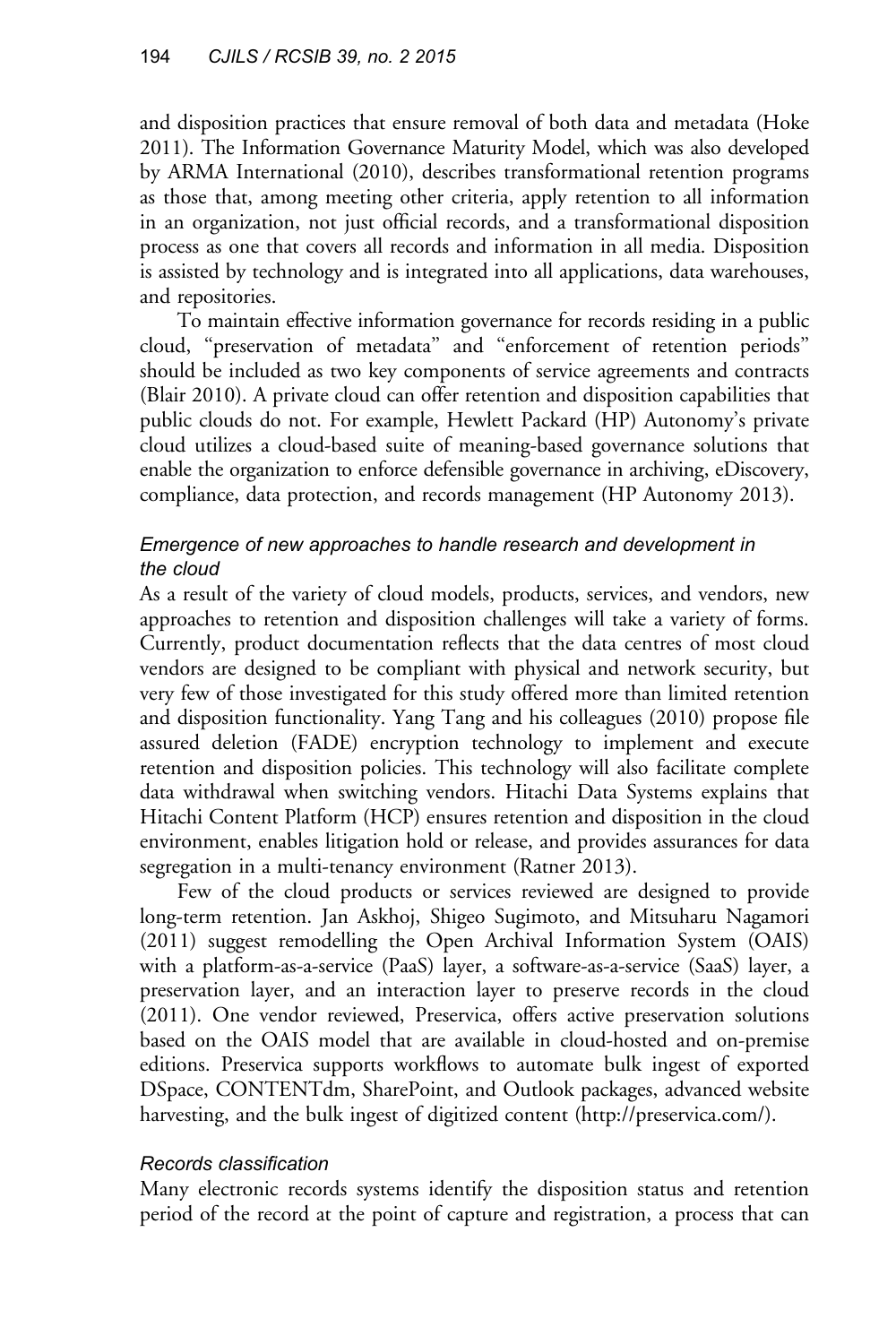be linked to business activity-based classification. The classification terms are applied to the aggregation (that is, a file or container); individual records contained in the aggregation inherit the classification terms. When the classification scheme is mapped to retention requirements, inherited classification facilitates the retention and disposal of aggregations of records.

International Organization for Standardization (ISO) 16175, Module 2, 3.6.1 on Disposition Authorities specifies that an ''electronic records management system must by default ensure that every record in an aggregation is governed by the disposal authority(s) associated with that aggregation.'' It further states that the electronic records management system must, for each aggregation, automatically track retention periods that have been allocated to the aggregation; and initiate the disposition process.'' According to ISO 16175, more than one disposal authority may be associated with an aggregation. If so, all retention periods specified in these disposal authorities must be automatically tracked and the disposal process initiated only after the last of all of the retention dates have been reached.

By contrast, a system that adheres to MoReq2010<sup>®</sup>'s (2010) principle that "classification determines destiny," closely associates classification with retention and disposal. Following this principle, each class has an associated disposal schedule and each record inherits its disposal schedule by default, from its class. A record is subject to no more than one disposal schedule at a time, but the default disposal schedule inherited from its class can be overridden. Each record within an aggregation may have a classification different from other records and, therefore, be due for disposal at different times. Following the principle of ''bottom-up destruction,'' an aggregation can only be disposed of when all of its contents have been destroyed and the aggregation is closed. Aggregations need not have disposal schedules; only one disposal schedule is required—the one associated with the record (27).

In practice, probably no more than 5 percent of all digital records created or received by organizations ends up in classified aggregations in recordkeeping systems. The rest are stored, unclassified, on network drives, in email folders and, increasingly, in the cloud [\(Warland and Mokhtar 2012](#page-19-0)). Organizations seeking to extract knowledge from big data and legal firms seeking to locate relevant documents during a review process are investigating new technologies to make the process of sorting information less taxing; one such methodology is predictive coding. Predictive coding is

the use of machine learning technologies to categorize an entire collection of documents as responsive or non-responsive, based on human review of only a subset of the document collection. These technologies typically rank the documents from most to least likely to be responsive to a specific information request. This ranking can then be used to "cut" or partition the documents into one or more categories, such as potentially responsive or not, in need of further review or not, etc. [\(Austin 2010](#page-18-0))

The goal of predictive technology in eDiscovery remains the same as described in 2010, but technology and the view of the courts have evolved in recent years.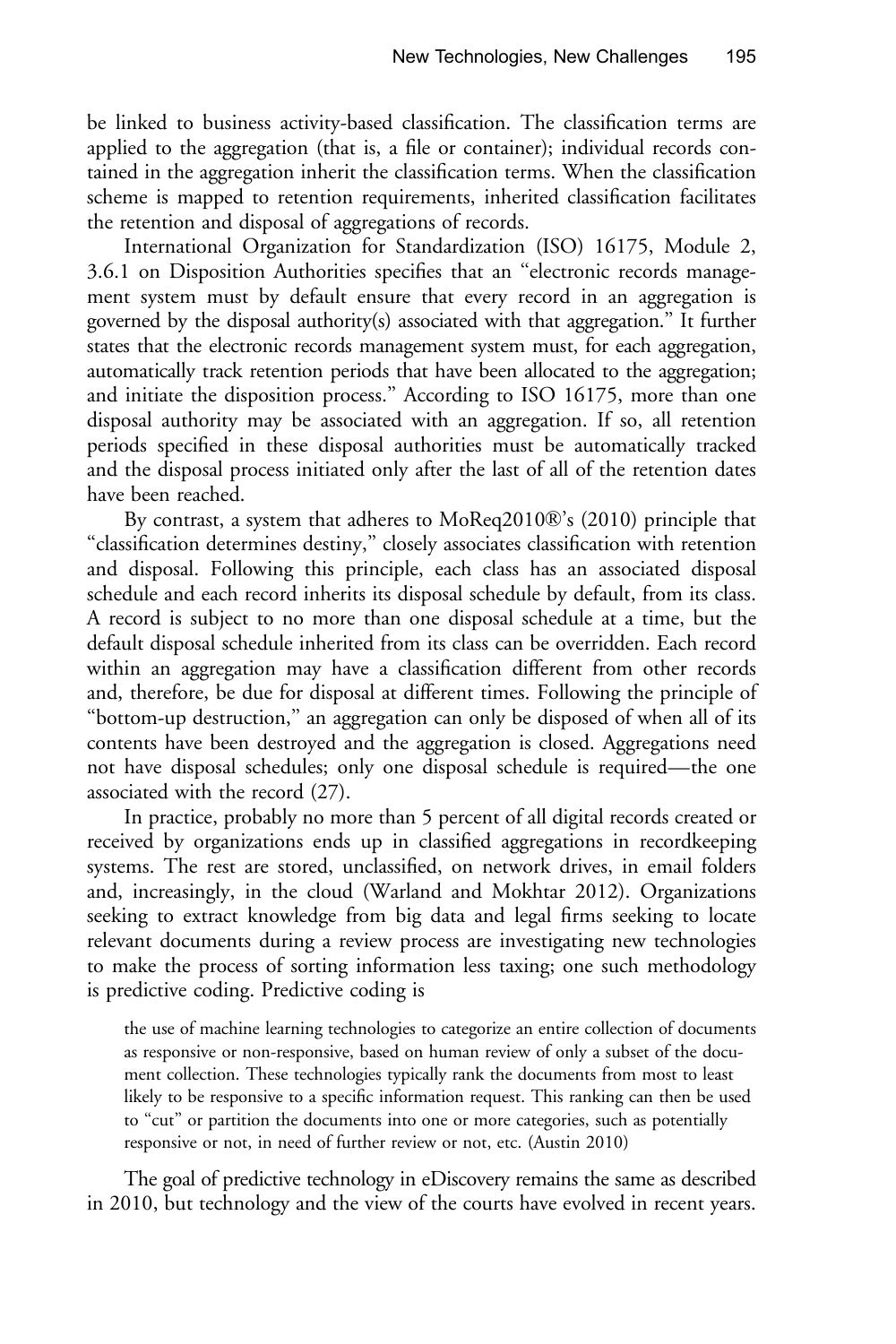In a 2014 eDiscovery decision in the case of In re Domestic Drywall Antitrust Litigation, US District Judge Michael Baylson emphasized that counsel should use predictive coding and other ''computer based programs'' to help prepare their cases for trial ([Favro 2014\)](#page-19-0).<sup>1</sup> This same technology is increasingly used to automate electronic records management processes ([Skamser 2013](#page-19-0)).

### Records management standards and guidelines for electronic systems

The first step in understanding the challenges posed to retention and disposition in a cloud environment is to identify the functional requirements systems should possess to control retention and disposition of records hosted within the enterprise. Retention and disposition functional requirements for electronic records management were extrapolated from the following standards documents: ISO 15489 on Information and Documentation—Records Management (parts 1 and 2); ISO 23081 on Information and Documentation—Records Management Processes—Metadata for Records (parts 1, 2, and 3); ISO 16175 on the Principles and Functional Requirements for Records in Electronic Office Environments (parts 1, 2 and 3); Department of Defence (DoD) Electronic Records 5015.2 on Management Application Design Criteria Standard; and MoReq  $2010^{\circledR}$ .

Records systems are designed specifically to manage records, either by hosting them in a dedicated repository or by controlling records residing in another repository. According to ISO 15489–1,

record systems should be capable of facilitating and implementing decisions on the retention or disposition of records. It should be possible for these decisions to be made at any time in the existence of records, including during the design stage of records systems. It should also be possible, where appropriate, for disposition to be activated automatically. Systems should provide audit trails or other methods to track completed disposition actions.

The term retention in relation to electronically stored information (ESI) is the act of storing electronic information for a specified, predetermined period based on its value. The retention period is based on several factors, including the organization's operational needs; governing statues, laws, and regulations; legal issues such as the duty to preserve records for current or future audits; and historical or research needs. The organization's official policy for retention is expressed in the form of a records retention schedule and supporting procedures.

According to ISO 15489–2, any records created or captured need to have a retention period assigned so it is clear how long they should be maintained. All records within a records system should be covered by some form of disposition authority, from records of the smallest transactions to the documentation of the system's policies and procedures. Retention periods should be stated clearly and disposition triggers clearly identified. For example, "destroy x years after audit" or ''transfer to the archives x years after last transaction completed.'' As ISO 15489–1 specifies,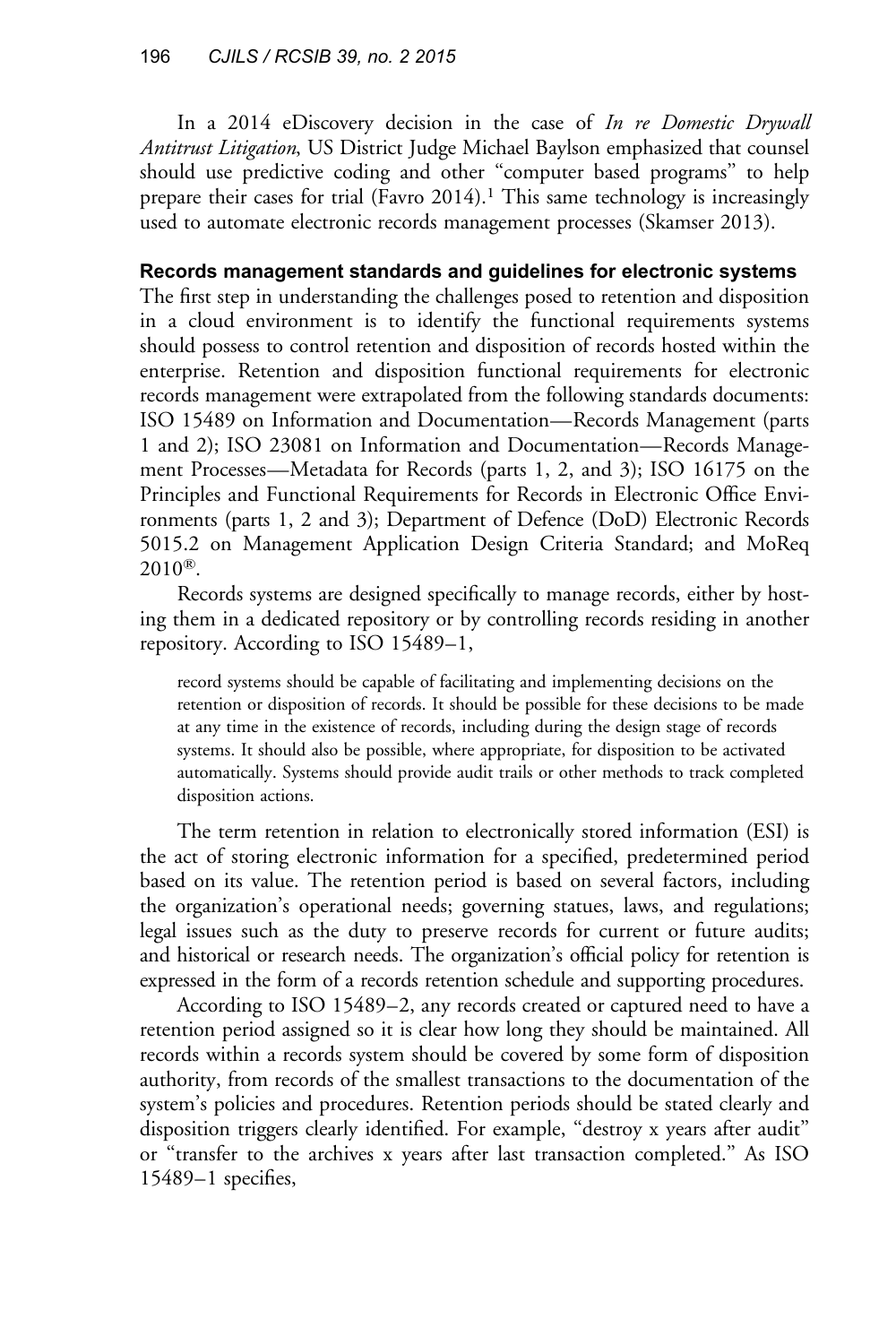records systems should be designed so that records will remain authentic, reliable, and useable through any kind of system change, including format conversion, migration between hardware and operating systems or specific software applications, for the entire period of their retention . . .

When a records system is discontinued or decommissioned, no further records may be added to the system, although they should continue to be accessible. Records may be removed from the system in accordance with retention and disposition guidelines in force, or with conversion and migration strategies. The process of discontinuing systems should be documented, as such detail will be required to maintain the authenticity, reliability, usability and integrity of records still held within that system, including conversion plans or data mapping.

Not all records reside in dedicated records systems. Some reside in electronic document and records management systems, enterprise content management systems, email systems, systems specific to the organization's business, and in a variety of cloud hosted services such as social media, cloud storage, and business applications. According to ISO 16175, Module 3, business systems must prevent the destruction or deletion of electronic records and associated metadata, alone or in conjunction with other systems, except when records are legally authorized for disposition. Business systems must also support the disposition of records in compliance with disposition authorization regimes, which includes the following:

- allowing the definition of disposition classes, which can be applied to electronic records, either through the internal functionality of the business system software or via an automatic or manual external mechanism;
- ensuring the definition of each class includes a disposition trigger, a retention period, and a disposition action;
- supporting the following disposition actions: review, export, transfer, and destruction; and
- allowing retention periods to be defined from one day to an indefinite length of time.

Additional business system functional requirements specified in ISO 16175 include allowing disposition classes to be applied to records and associated metadata and where applicable to aggregations of electronic records; recording all disposition actions in a metadata profile; allowing a disposition freeze to be placed on the electronic record, aggregations of records, and associated metadata; preventing the deletion or destruction of records subject to a disposition freeze; and providing the ability to remove a disposition freeze to a system administrator or other authorized user.

In addition, business systems must alone, or in conjunction with other systems, allow for a review of the records before the application of a disposition action. Disposition metadata can be used to trigger the automated processes and should be retained for electronic records that have been transferred or destroyed. Finally, according to ISO 16175, the system should be able to produce a report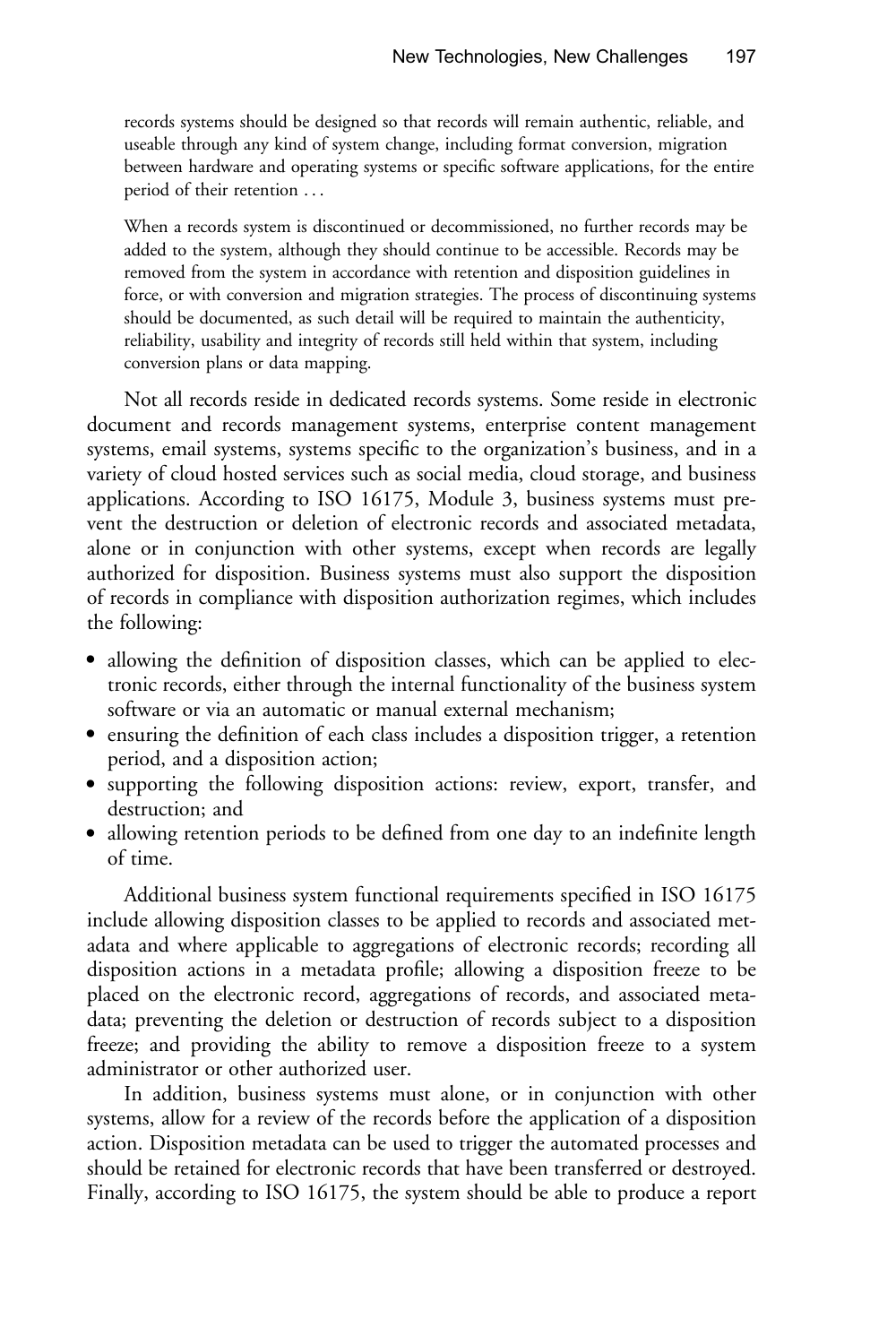detailing the disposition activity, identifying records that were disposed of and those that were not successfully destroyed.

### Cloud service retention and disposition functional capabilities

The functional requirements described in the previous section were analysed and then categorized according to actions related to the disposition authorities. A questionnaire (shown in Table 1) was devised to evaluate cloud services. This questionnaire assumes that the system under review contains records and that both a classification scheme and disposition authority are in place.

The task of determining the existence of retention and disposition functional requirements in cloud systems is complicated by the variety of cloud service models (for example, infrastructure as a service (IaaS), PaaS, and SaaS), cloud deployment models (for example, private cloud, public cloud, and hybrid cloud), and cloud vendors (for example, IBM, AMAZON, and Rackspace). To complicate matters further, participation in public social media results in content stored in social networks in the cloud.

A 2013 Forrester consulting survey of 154 US IT decision makers at 500+ employee companies asked the question: ''What best describes your organization's current use/implementation of cloud services?'' [\(Forrester 2013\)](#page-19-0). SaaS was selected by 78 percent of the respondents, storage/backup as a service by 75 percent, and disaster recovery as a service by 70 percent of the respondents. Intelligence/analytics as a service was selected by 67 percent of the respondents, and business process as a service by 62 percent. One of the services missing from the responses to the survey was records management in the cloud. When employed in a private cloud, even one provided by a third party, this is the solution that provides the greatest degree of control over an organization's records.

More than twenty cloud services, shown in Table 2, were investigated to determine the retention and disposition functionality of each.

One of the products, HP TRIM (now HP Records Manager) was deployed as a ''solution-as-a-service'' to make the management of government records by the Oregon secretary of state's office more transparent. The product is designed to the international records management standard, ISO 15489:2001, and to elements of ISO 16175: Principles and Functional Requirements for Records in Electronic Office Environments and is DoD 5015.2 certified. Housing this solution in a private government cloud hosted by Synergy Data Center and Services in Oregon required the services of a technology integrator, Arikkan Incorporated (<http://www.autonomy.com/products/hp-records-manager>).

Retention and disposition functionality integrated into the offerings of the remaining cloud providers is less robust, as would be expected. Extensive examination of publicly available information and personal contacts with several cloud vendors revealed answers to some of the questions on the research and development functional requirements survey. For example,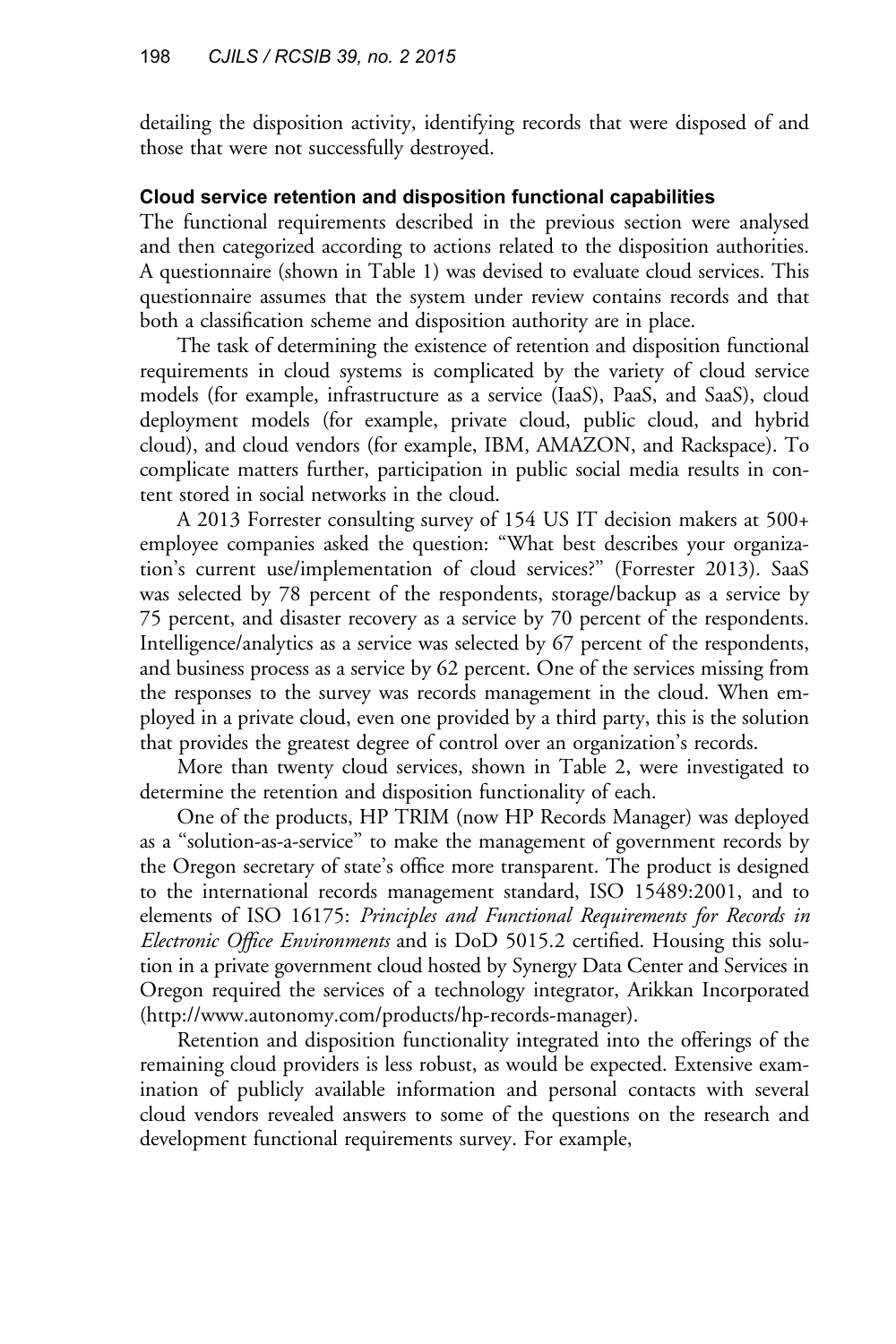|                       | No. Questions                                                                                                                                                                                                                                                                                                                                                                                    |                  |                       | Do not<br>Yes No know |
|-----------------------|--------------------------------------------------------------------------------------------------------------------------------------------------------------------------------------------------------------------------------------------------------------------------------------------------------------------------------------------------------------------------------------------------|------------------|-----------------------|-----------------------|
| 1<br>2<br>3<br>4      | Privacy and Security Considerations<br>Does the vendor allow independent audits of systems and processes?<br>Is the content encrypted when in transit to the cloud?<br>Is the content encrypted when at rest in the cloud?<br>Are the physical servers located within a jurisdiction approved for your<br>organization?                                                                          | □<br>□<br>П<br>п | □<br>□<br>□<br>П      | П<br>□<br>П<br>п      |
| 5                     | Are the backup servers located within a jurisdiction approved for your<br>organization?                                                                                                                                                                                                                                                                                                          | П                | П                     | П                     |
| 6<br>7                | <b>Establishing Disposition Authorities</b><br>What indexing capability is supported (can it accommodate customers'<br>taxonomy for indexing)?<br>Can retention periods be applied?                                                                                                                                                                                                              | П<br>□           | □<br>П                |                       |
| 8                     | Can destruction be automated?                                                                                                                                                                                                                                                                                                                                                                    | □                | □                     | п                     |
| 9                     | Applying Disposition Authorities<br>Can a disposition authority (retention and disposition specifications) be<br>applied to aggregations of records?                                                                                                                                                                                                                                             | □                | □                     | П                     |
| 11<br>12<br>13        | 10 Can records be locked down for viewing only?<br>Can records be retained indefinitely?<br>Can records not in an aggregation be destroyed at a future date?<br>Can records not in an aggregation be transferred at a future date?                                                                                                                                                               | П<br>□<br>□<br>П | □<br>□<br>□<br>$\Box$ | П<br>□<br>П           |
|                       | <b>Executing Disposition Authorities</b><br>14 Can records be deleted according to the retention/disposition schedule?<br>15 Can backups be deleted according to the retention/disposition schedule?<br>16 Are users alerted to conflicts related to links from records to be deleted to<br>other records aggregations that have different records disposition                                   | □<br>П<br>□      | □<br>П<br>□           | П<br>П<br>П           |
| 17                    | requirements?<br>If more than one disposal authority is associated with an aggregation of<br>records, can these multiple retention requirements be tracked to allow the<br>manual or automatic lock or freeze on the process (for example, freeze for<br>litigation or freedom of information request)?                                                                                          | п                | □                     | П                     |
|                       | Documenting Disposal Actions<br>18 Are disposal actions documented in process metadata?<br>19 Can all disposal actions be automatically recorded and reported to the<br>administrator?                                                                                                                                                                                                           | $\perp$<br>□     | □<br>□                | П<br>П                |
|                       | Reviewing Disposition<br>20 Are electronic aggregations presented for review along with their records<br>management metadata and disposal authority information so both content                                                                                                                                                                                                                  | □                | □                     | П                     |
| 21<br>22<br>23.<br>24 | and records management metadata can be reviewed?<br>Can records be marked for destruction, transfer, and further review?<br>Are all decisions made during review stored in metadata?<br>Can the system generate reports on the disposition process?<br>Is the ability to interface with workflow facility to support scheduling, review,<br>and export transfer processes provided or supported? | П<br>□<br>п<br>п | □<br>□<br>□<br>$\Box$ | H<br>П<br>П<br>□      |
|                       | Integration<br>25 Is the metadata schema compatible with other systems, such as enterprise<br>content management or records management systems?                                                                                                                                                                                                                                                  | □                | □                     | □                     |

#### Table 1: Questionnaire of retention and disposition functional requirements (for use when evaluating specific cloud products/services)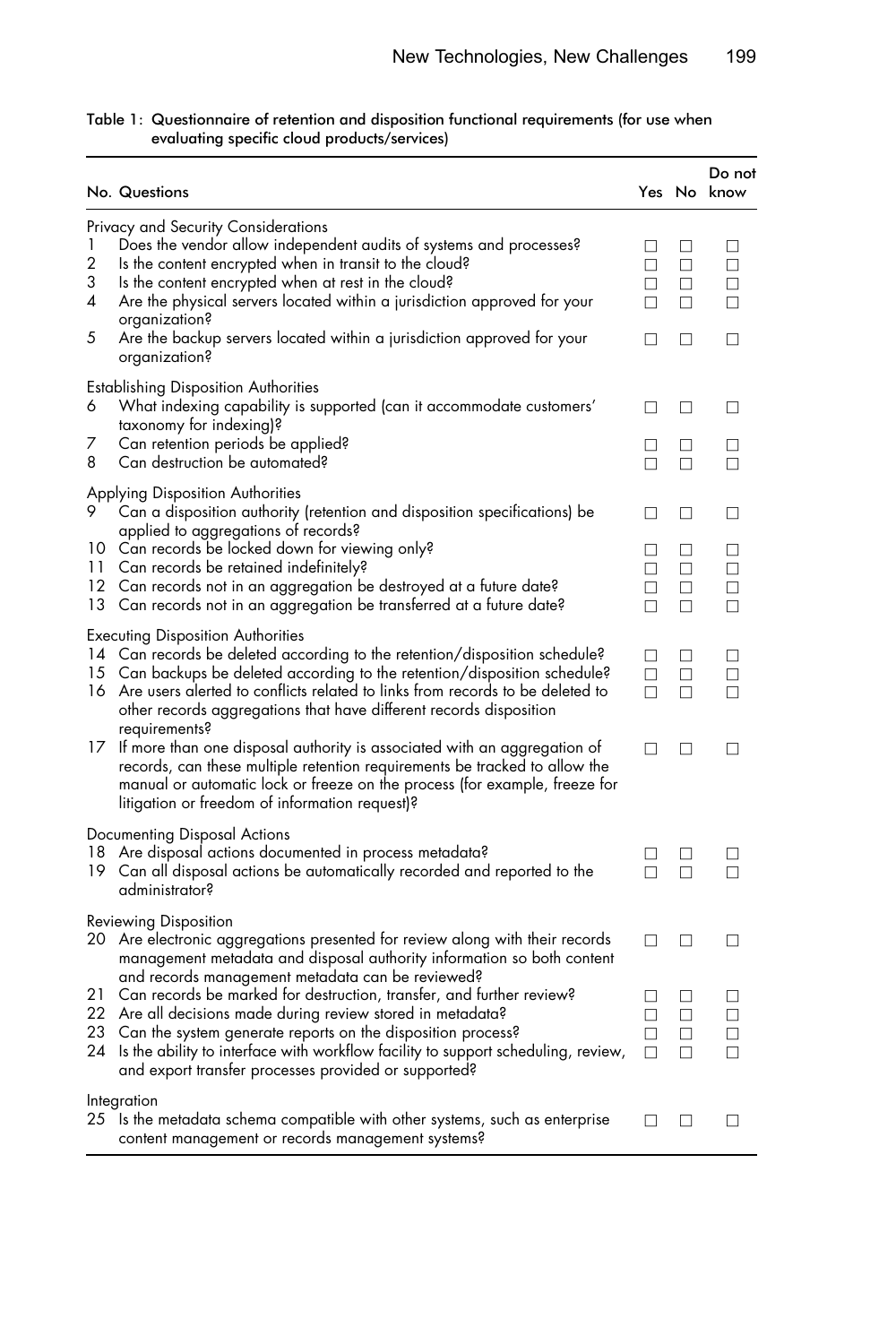| Cloud Storage                                                                                | <b>RM Software and</b><br>add-ons                        | laaS                                        | Litigation Support and<br><b>E-Discovery</b> |
|----------------------------------------------------------------------------------------------|----------------------------------------------------------|---------------------------------------------|----------------------------------------------|
| Dropbox for Business<br>Egnyte<br>One Drive for Business                                     | Collabware<br>Gimmal<br><b>HP</b> Trim                   | Century Link (Tier3)<br>GoGrid<br>Rackspace | NextPoint<br>CloudNine                       |
| <b>Archiving Solutions</b>                                                                   | Collaboration /<br><b>Content Mamt</b>                   | Long-term Digital<br>Preservation           | Backup and Data<br>Protection                |
| ArchiveSocial<br>Google Vault (email<br>and chats)<br>Symantec Enterprise<br>Vault<br>Smarsh | SharePoint Online<br>Office 365/<br>Exchange/Linc Online | Archivematica<br>Preservica                 | CrashPlan<br><b>HP Autonomy Live Vault</b>   |

Table 2: Cloud services investigated for this study

- Rackspace (<http://www.rackspace.com/>) provides cloud-enabled managed hosting of the public and private clouds it designs, builds, and runs for clients. Some of the information gathered that applies to retention and disposition relates to its email hosting solution. Nine copies of each message are held across multiple data centres. Users have access to archived email without having to ask the IT team. Users can locate and recover deleted emails.
- Smarsh [\(http://www.smarsh.com/](http://www.smarsh.com/)) provides archiving and compliance solutions to archive email, social media content from public and private social platforms, internal communications, mobile communications, and web content. Smarsh supports e-discovery searches or more advanced supervision workflow, can automate and implement legal holds and retention policies, and enforces internal governance policies for recordkeeping, supervision, and data protection. Rules can be created and then configured to take automatic action (for example, flag, classify, delegate, and apply a legal hold or a retention policy) on messages that match the criteria.
- CrashPlanPro [\(http://www.code42.com/business/\)](http://www.code42.com/business/) provides backup services for business. CrashPlan works across platforms and operating systems to backup data automatically. Users can restore data to any device on their own. Data are secured from end to end, encrypted at the source, during transit and at rest (in storage). The data can be stored in a private cloud within the enterprise or hosted in a managed private cloud, public cloud, or hybrid cloud. Administrators can enforce data retention policies, implement legal holds, specify backup scheduling, and adjust security settings.

Summaries of all of the cloud services evaluated will be published in a separate report by the InterPARES Trust project team in late 2015.

#### Analysis of data gathered related to cloud services

Information gathered using the questionnaire designed to evaluate cloud services revealed the following information. Questions 1–5 relate to vendor services.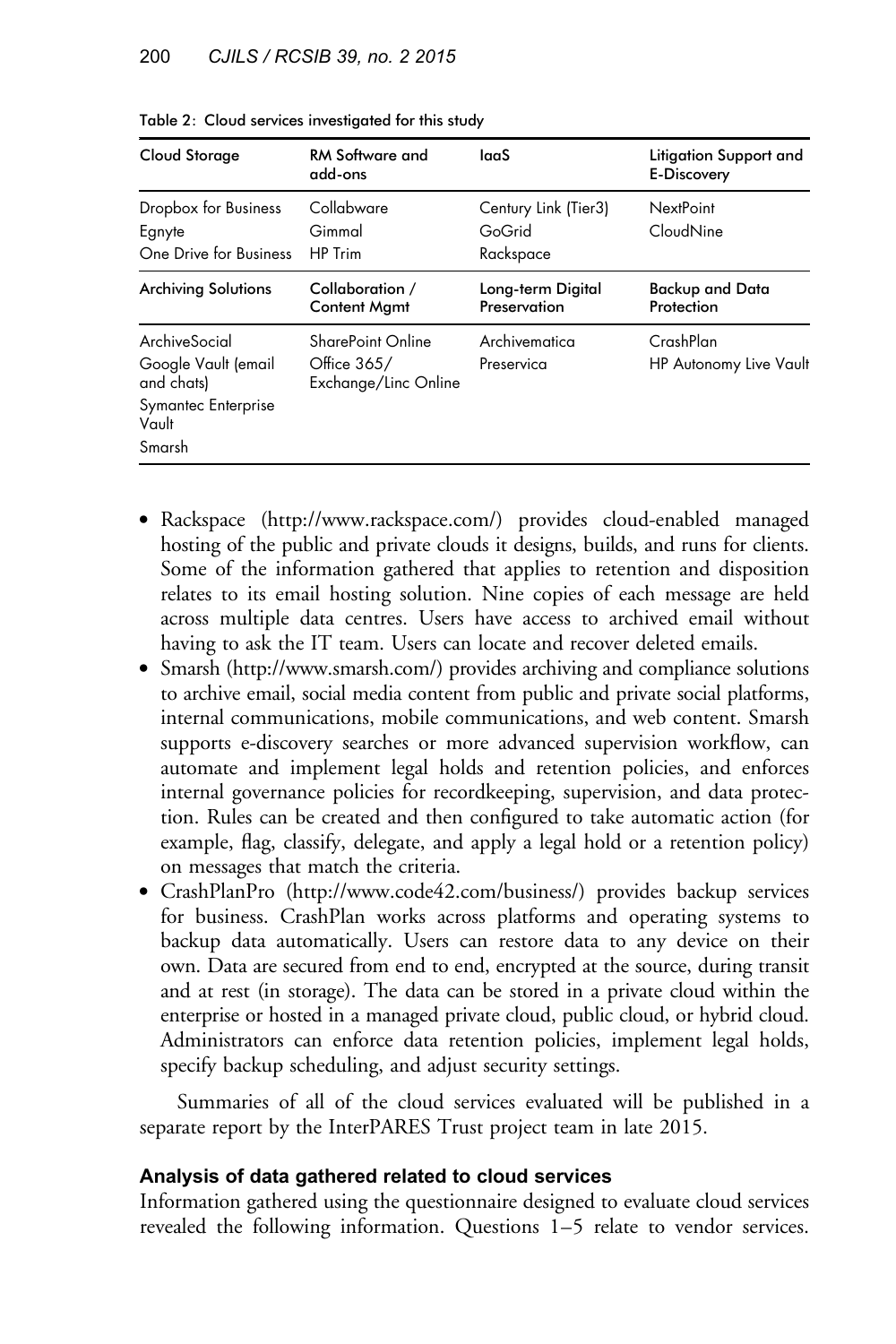Approximately 57 percent of the cloud services encrypt content residing in the cloud, and 71 percent provide encryption for content while in transit. Approximately 50 percent allow independent audits of systems. Approximately 38 percent have physical servers located within a jurisdiction approved for the client, and approximately 33 percent have backup servers located within an approved jurisdiction.

Questions 6–8 relate to establishing disposition authorities. The cloud services explored did not refer to disposition authorities, but 71.4 percent allow retention periods to be applied. Destruction is automated in 47.6 percent of the services. Indexing capability is present in 61.9 percent of the cloud services studied.

Questions 9–13 relate to applying disposition authorities and locking down records for view only. Less than half (47.6 percent) of the services allow a disposition authority (retention and disposition specifications) to be applied to aggregations of records. Only 52.4 percent of cloud services allow records that are not in an aggregation (individual records) to be destroyed (42.8 percent) or transferred (42.8 percent) at a future date.

Questions 14–17 relate to executing disposition authorities; the dedicated records management solution as a service (HP Trim) and add-ons for Share-Point (Gimmal and Collabware) meet all of these requirements. Those that provide e-discovery or compliance services allow for the deletion of records and backups according to a retention/disposition schedule (disposition authority) and allow legal holds to be imposed. The responses in this section reveal that 76.1 percent allow records to be deleted according to a retention/disposition schedule, and 57.1 percent allow backups to be deleted according to the retention and disposition schedule. However, only 9.5 percent of the services alert users to conflicts related to links from records to be deleted to other records aggregations that have different retention requirements, and 33.3 percent allow multiple retention requirements to be tracked to allow the manual or automatic lock or freeze on the disposition process if more than one disposal authority is associated with an aggregation of records.

Questions 18–19 relate to documenting disposal actions. This functionality is rarely mentioned since the model of most cloud providers focuses on retention of content of their clients and not disposition. However, 57.1 percent of the services document disposal actions in process metadata, and 57.1 percent automatically record disposal actions and report them to the administrator. In some cases, the metadata exported is descriptive and does not include operational metadata added while in the custody of the cloud provider.

Questions 20–24 relate to reviewing disposition. Dedicated records management solutions will possess the functionality that allows electronic aggregations, their records management metadata, and disposal authority to be reviewed and records to be marked for destruction, transfer, or further review; they will also store decisions in metadata. Most other systems will generate reports, and a few can also interface with a workflow facility. Only 19 percent of the solutions reviewed preset electronic aggregations, their metadata, and disposal authority information to be reviewed; 28.6 percent allow records to be marked for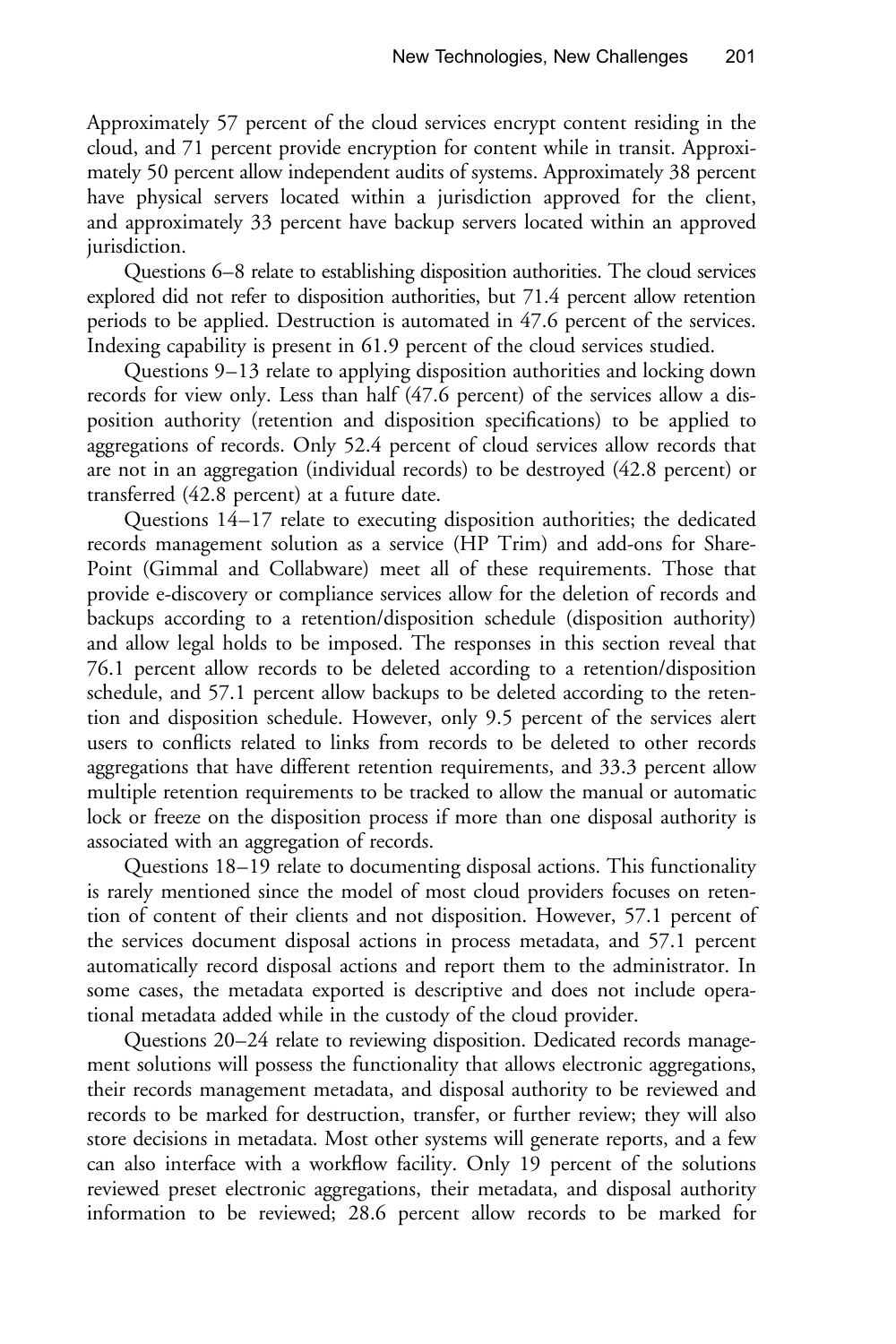destruction, transfer, or further review; 23.8 percent store all decisions made during the review in metadata; 61.9 percent provide system-generated reports on the disposition process; and 38 percent provide the ability to interface with a workflow facility to support scheduling, review, and export transfer processes.

Question 25 is related to integration. At least one of the vendors expressed frustration when discussing the metadata schema used in their products since no one industry standard exists. Only 33.3 percent of the services reviewed indicated they use a metadata scheme compatible with other systems, such as enterprise content management systems or records management systems. In some instances, third-party providers develop connectors that allow integration of cloud services with other products. One example is a connector called Vega Unity available from Vega, a consulting firm, to merge Salesforce Cloudbase with ECM repositories, file systems, databases, and workflow systems. In another case, Preservica includes multiple connectors to allow content to be ingested from ContentDM, DSpace, Outlook, Lotus Notes, and SharePoint.

#### Records and information professional user survey

The third and final data gathering exercise involved creating a web-based survey and inviting records and information managers to participate. The survey was opened from 9 February to 29 March 2015, and 168 useable responses were collected.

### General participant information

Records managers comprised 60.84 percent of the respondents, followed by information governance professionals at 10.24 percent. Business executives, archivists, and information technology specialists each made up 2.41 percent of the total respondents, followed by information officers at 1.81 percent and legal professionals at 0.60 percent.

The majority of respondents, 37.13 percent, work in the government sector followed by professional and technical services at 8.98 percent and finance and industry at 8.38 percent. Additional industries represented are education (5.39 percent); mining, quarrying, and oil and gas extraction (5.39 percent); construction and manufacturing (4.19 percent); healthcare (2.99 percent); wholesale trade/retail trade (1.80 percent); and media arts and entertainment (0.60 percent). Organizations with more than 5,000 employees made up 26.67 percent of the respondents followed closely by those with 1,000 to 5,000 at 24.24 percent. The remaining 49.09 percent of respondents were employed in organizations with less than 1,000 employees.

#### Responses of current cloud service users

Of the 168 respondents who participated in the survey, ninety-seven (57.74 percent) said their organization used cloud services, forty (23.81) said it did not, twelve (7.14 percent) admitted they did not know, one (0.60 percent) declined to answer, and eighteen (10.71 percent) selected the "other" option. Other responses included statements that such use is not intentional, the cloud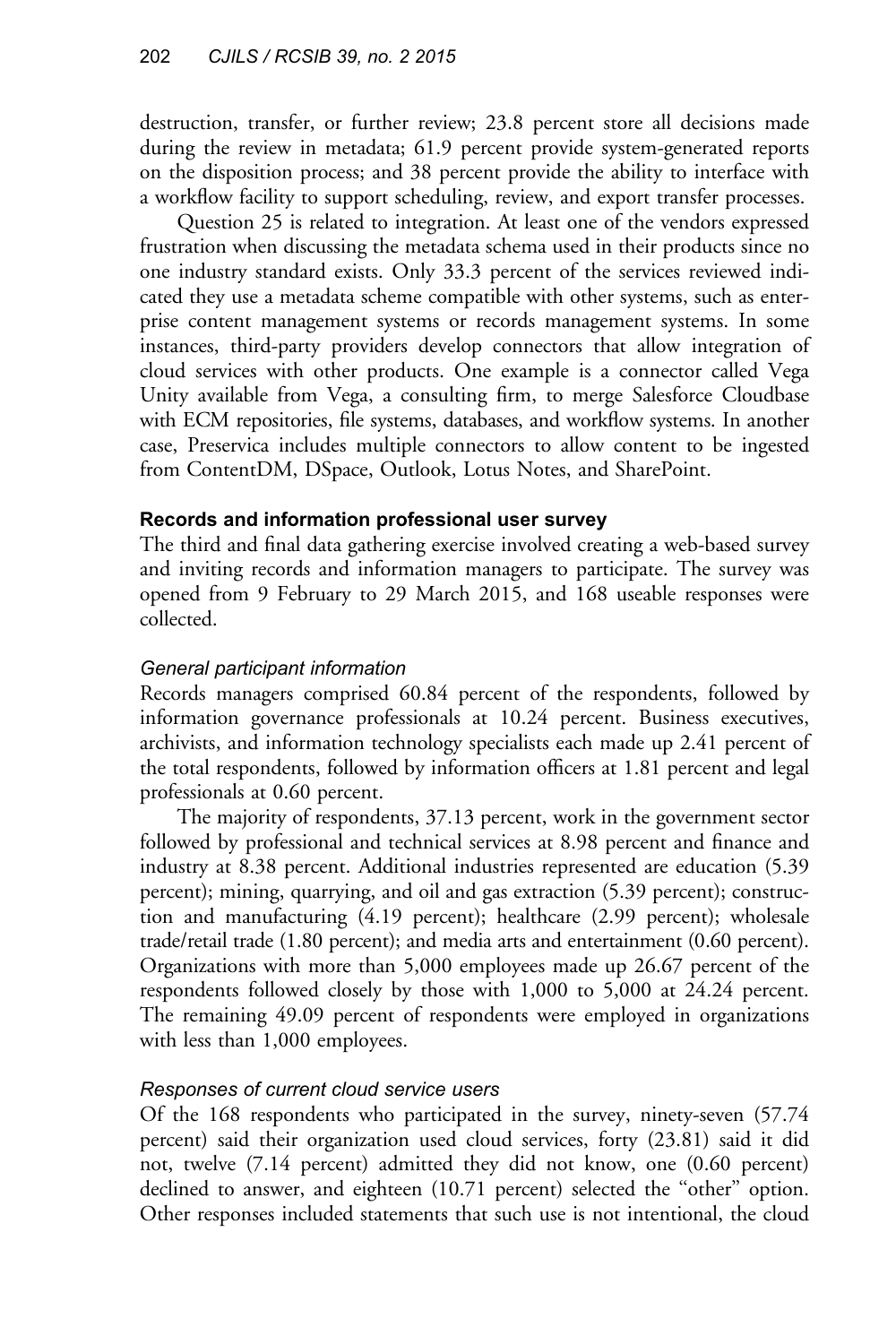is used on a limited basis, and the organization is currently considering cloud services.

The use of cloud products and services is a recent phenomenon according to the respondents, 56.82 percent of which indicated their organization had engaged in such use between one and three years, followed by 13.64 percent who have been employing cloud products and services less than one year. Only 25 percent have employed cloud services more than three years.

The types of cloud models in use vary. A private cloud is used by the majority of respondents (36.14 percent), followed by a hybrid model comprised of a private third-party hosted cloud and a public cloud (19.28 percent), a hybrid model comprised of a private enterprise hosted cloud and a public cloud (18.07 percent), a public cloud (12.05 percent), a government cloud (8.43 percent), and a community cloud (2.41 percent). The responses to questions related to general retention and disposition issues are illustrated in Figures 1–4.

When asked if the organization had performed any dispositions on its content in the cloud, the majority (53.75 percent) responded no, 27.5 percent did not know, 1.25 percent declined to answer, and only 17.5 percent stated yes. One reason that disposition may be problematic for these respondents is the fact that 49.37 percent did not include retention and disposition considerations in the initial decision to use specific cloud services and another 20.25 percent did not know if such considerations were made.

## Does your organization have a retention and disposition policy in place?



83 responses of 97 employing cloud services

Figure 1: Percentage of respondents indicating their organization employs cloud services that have a retention and disposition policy in place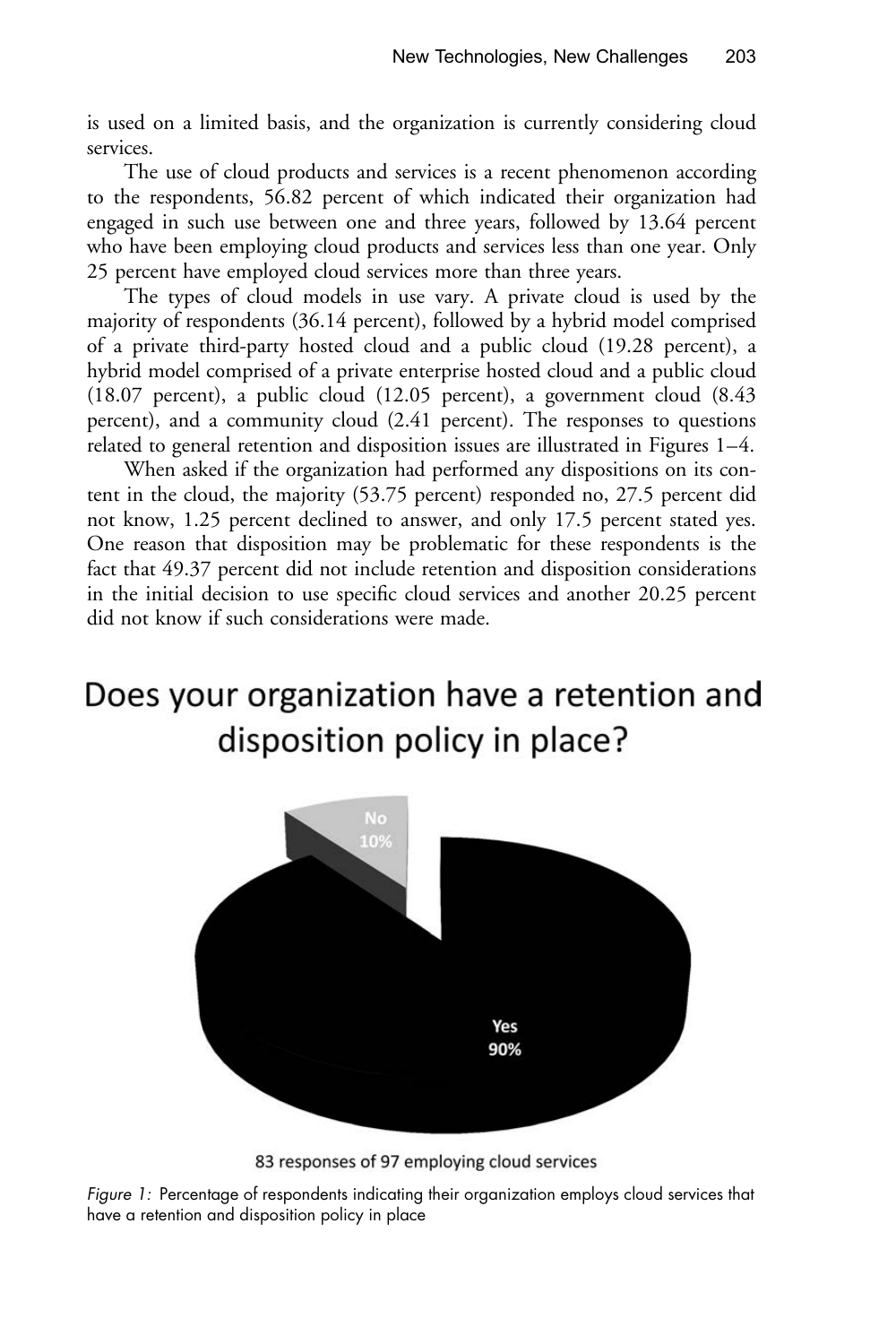Does your organization store content that is evidence of an activity or transaction in a cloud service that is not stored elsewhere?



83 responses of 97 employing cloud services

Figure 2: Percentage of respondents indicating their organization employs cloud services that store records in the cloud not stored elsewhere

Of the eighty individuals responding to the question whether vendor terms and conditions were consistent with their organization's goals and objectives for retention and disposition, 31.25 percent answered yes, 17.50 percent answered no, and 51.25 percent stated they did not know or declined to answer. The comments of two respondents indicate a position that could be taken to mitigate risk related to retention and disposition. Vendors that do not support retention and disposition are not considered.

Many of the survey questions related to disposition authorities and actions were replicas of those asked of cloud vendors on the questionnaire shown in Table 1. Responses to the questions are summarized in the following list.

- Privacy and security considerations. Almost 40 percent of the cloud vendors allow independent audits of their systems and processes. Over 49 percent state content is encrypted when in transit to the cloud, and over 40 percent state that content is encrypted when at rest in the cloud. Physical servers are located within a jurisdiction approved by the client for more than 53 percent of the organizations, and backup servers are located within an approved jurisdiction for more than 50 percent.
- Establishing disposition authorities. Respondents indicated the following indexing capabilities supported by the cloud services they employ: metadata schema (50 percent), document naming conventions (45.16 percent), classification codes (38.81 percent), taxonomies (29.03 percent), and retention periods (24.19 percent).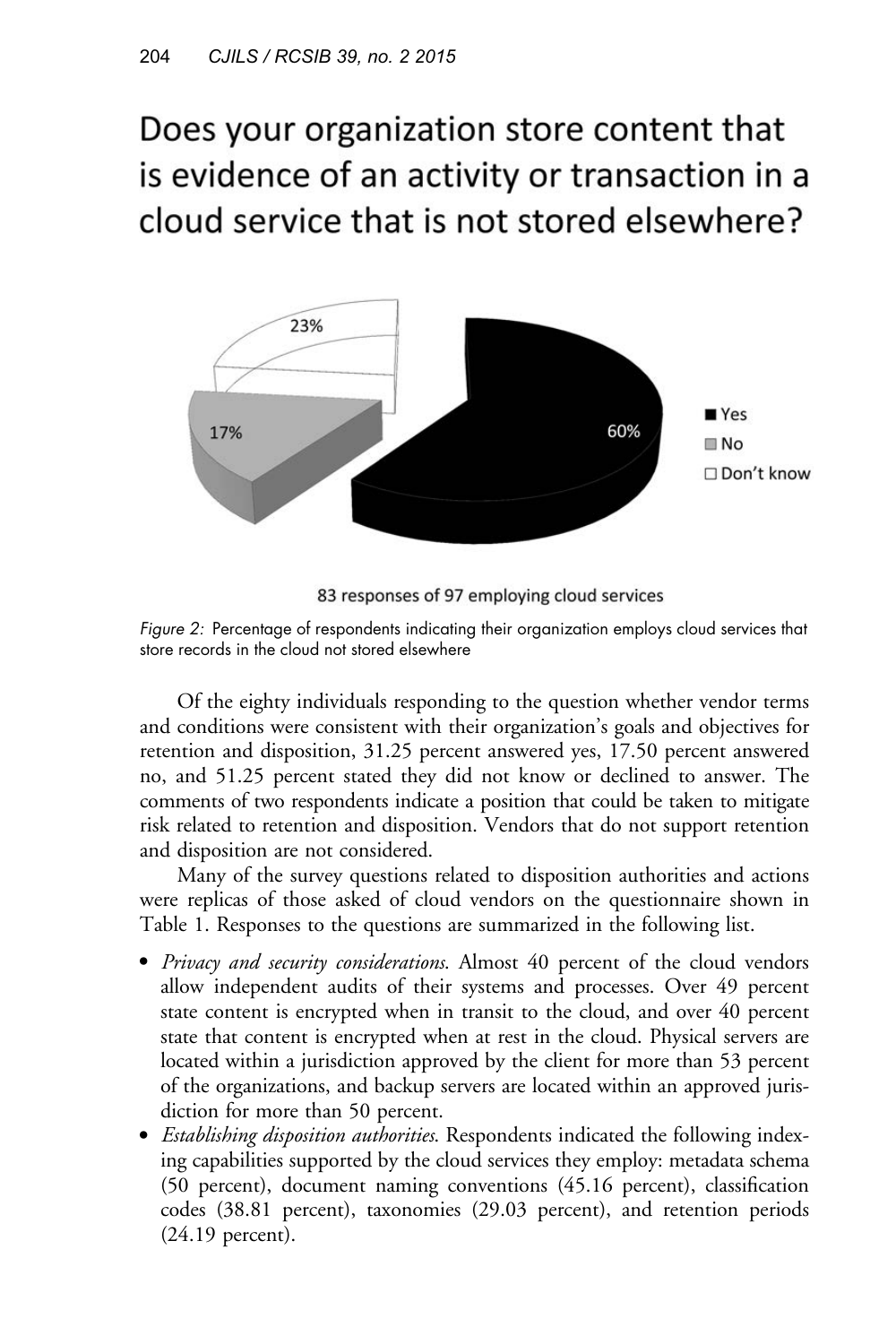## If yes, does your organization's retention schedule address this content residing in the clouds?



44 responses of 97 employing cloud services

Figure 3: Percentage of respondents indicating their organization employs cloud services that address records in the cloud within their retention schedules

## Were retention and disposition considerations included in selecting a cloud service?



79 responses of 97 employing cloud services

Figure 4: Percentage of respondents indicating their organization employs cloud services that include retention and disposition considerations when selecting cloud services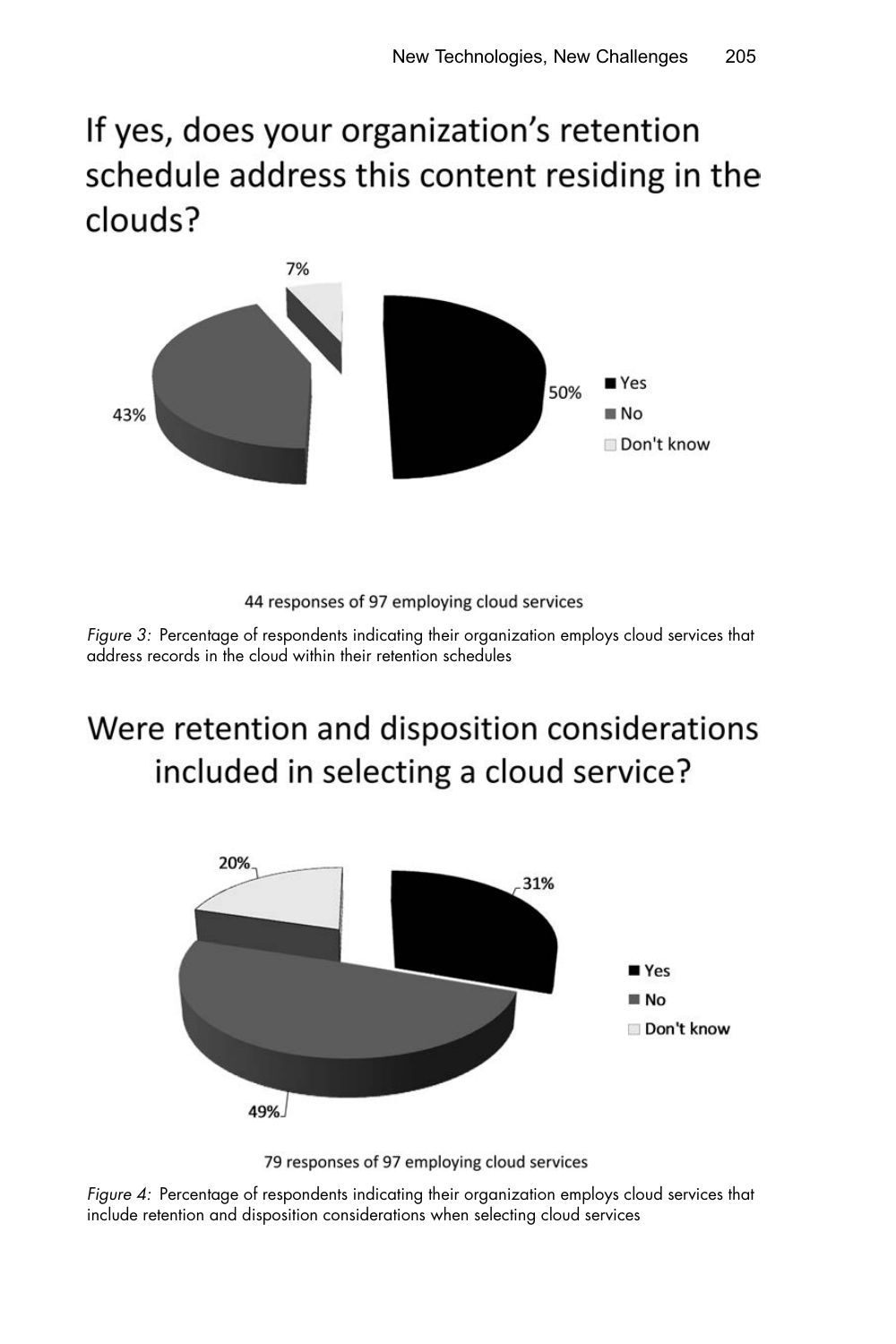- Applying disposition authorities. Retention and disposition specifications can be applied to aggregations of records according to 25 percent of the respondents to this question, and records can be locked down for viewing according to 34.78 percent of the respondents. Records can be transferred to other systems from 56.16 percent of the cloud services in use.
- Executing disposition authorities. More than 45 percent of respondents indicated that records can be deleted according to a retention/disposition schedule, but only 24.29 percent indicated that backups could be deleted according to the same schedule. Twenty-eight percent stated that the administrator could change/override the disposition action, but another 59.70 percent did not know if this was possible for their cloud service provider.
- · Documenting disposal actions. Almost 15 percent of respondents stated that disposal actions are documented in processes metadata; however, slightly over 66 percent did not know if this was the case in their organization. Disposal actions could be automatically recorded and reported to the administrator according to 21.74 percent of the respondents, but almost 58 percent did not know if this was the case for their organization.
- Reviewing disposition. When asked if disposition notifications are presented to the administrator to allow a review of content and records management metadata before disposition, 22 percent said yes, but 55.88 percent did not know. Almost 12 percent of the respondents stated that all decisions made during review are stored in metadata, but 73.91 percent did not know if this was the case within their organization. The system could generate reports on the disposition process for 18.84 percent of the respondents, but 60.87 percent of the respondents did not know if this was possible within the cloud services employed by their organization.
- Integration. When asked if the metadata schema was compatible with other systems, 29.17 percent said yes, but 57.75 percent did not know. In response to a similar question, 26.39 percent of respondents stated it was possible to integrate the cloud provider's system with other systems, such as an ECM or a records management system, but 63.89 percent did not know if this was possible for their organizations.

## Conclusion

When considering the implications of the use of cloud services on the organization's retention and disposition process, the best approach is a strategic one. Begin the way you would if all records and information were stored on premise. Understand the business goals that can be achieved by using cloud services. Then consider the records and information generated. Develop a method to appraise the value of all information. Determine a process to classify information to assign retention periods and develop a disposition authority (retention and disposition schedule).

Once you understand the business goals and cloud services to be used (or already in use), investigate each of the cloud options using a questionnaire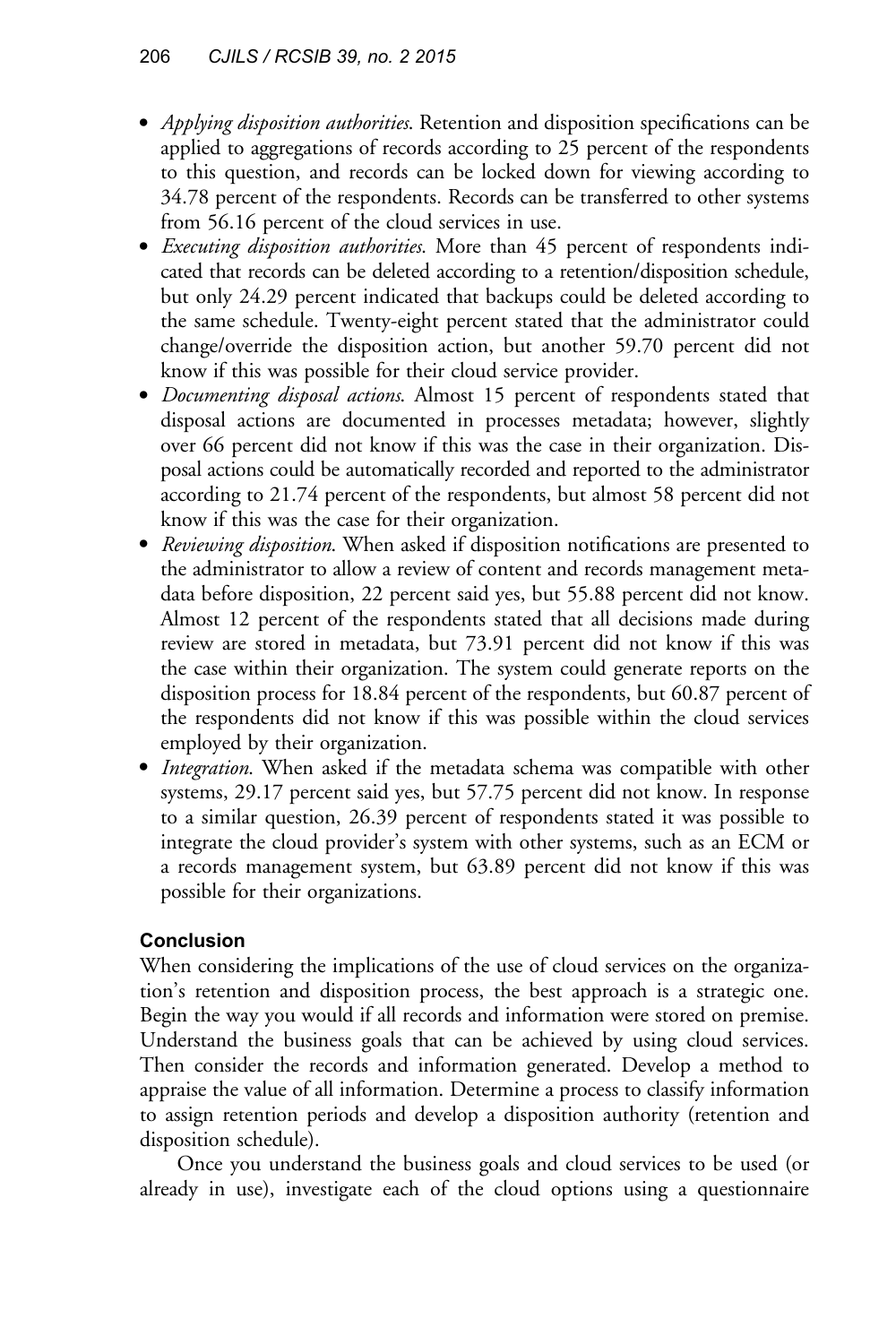similar to that introduced in Table 1. Analyse the data gathered. Consider carefully the potential risks and then decide if you will accept them, mitigate them, or avoid them completely. One way to mitigate risk presented by posting content to social media networks, for example, is to employ the services of a cloud-archiving solution to capture and manage the social media content in a way that enables your organization to comply with governing laws and regulations.

Records residing in a cloud environment must be captured, managed, preserved, and made accessible according to the organization's records management policy for "all" records. Functional requirements presented in de jure and de facto standards such as ISO 15489 and DoD 5015.2 apply to systems used to manage records whether they reside within the enterprise or in the clouds. However, cloud vendors may not meet all of the organization's retention and disposition requirements.

Even when records are under the control of a cloud vendor, the organization is ultimately responsible and accountable for managing its own records. Guidance for managing records is available from various sources, including professional associations. It is the client's responsibility to determine if a specific cloud provider meets their needs. This task is complicated by the services offered (for example, SaaS, IaaS, and PaaS), cloud environments (for example, public, private, and hybrid), and vendors (for example, IBM, Amazon, Microsoft, and Rackspace). When surrendering control of records and information to a cloud service provided by a third party, due diligence must be paid to identifying the appropriate mix of cloud services and providers.

### Further research

The InterPARES Trust retention and disposition in a cloud environment research project is ongoing. Three separate research methods were employed to gather data related to retention and disposition functionality from existing standards and guidelines, from cloud vendor publications and interviews, and through a survey of records and information professionals. This study provides a valuable glimpse into the current landscape related to retention and disposition functional requirements offered within various cloud services. However, there are limitations to this study. The major issue is that the gap analysis is inconclusive for these reasons:

• *Cloud vendor questionnaire*. As a result of the reluctance or inability of cloud vendors to provide answers to questions about retention and disposition functionality within their offerings, capabilities may exist that have not yet been identified. In addition, since we first initiated this study, the vocabulary of many cloud vendors has broadened to include records management terms, retention and disposition features are now being offered by some cloud vendors, and technologies to integrate some cloud solutions with enterprise content management and/or records management systems are being developed. A similar study may reveal a very different landscape in the near future.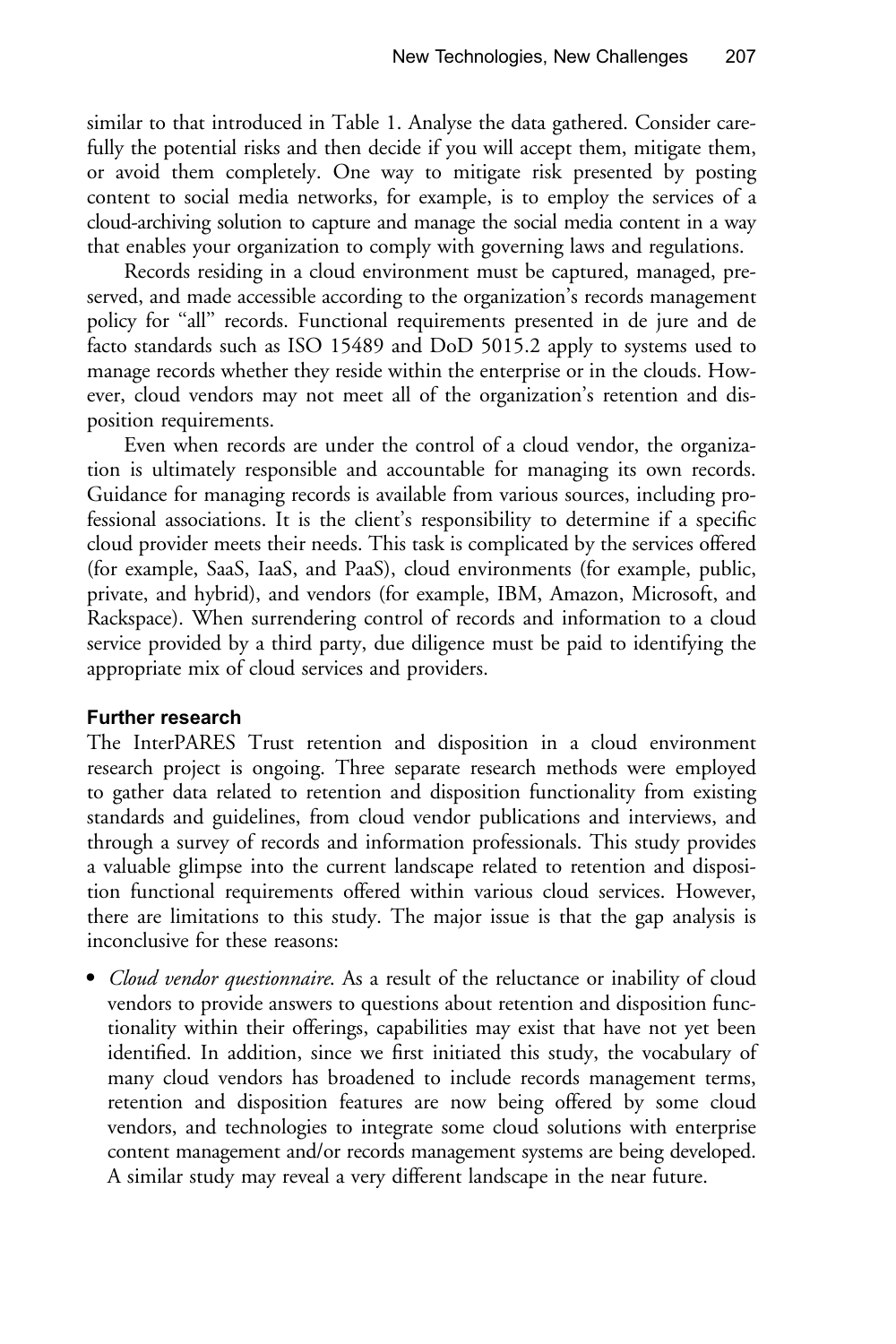<span id="page-18-0"></span>• Records and information management user survey. Another concern is the number of ''don't know'' responses to many of the questions in the records and information management user survey. For example, although 28.17 percent of the seventy-one respondents to the question about the existence of metadata schema compatible with other systems stated yes, 57.75 percent did not know. When asked if destruction can be automated, only 19.44 percent said yes, but 62.5 percent said they did not know. And when asked if backups could be deleted according to the retention/disposition schedule, 24.29 percent said yes, but 64.29 percent did not know. Several of the responses indicated a passive stance by records managers in that they stated they were not invited or did not have a seat at the table. With the current emphasis on information governance and the role records managers can play within the information governance process, a similar study in another year or two may provide fewer ''don't know'' responses.

Investigation into functionality built into cloud services is ongoing as new products and services are introduced and existing products and services are enhanced. In addition, case studies will be developed to describe successful cloud implementations models that enable organizations to retain and dispose of cloud-based records according to retention and disposition functional requirements.

#### **Note**

1. In re Domestic Drywall Antitrust Litigation, MDL No. 2437, 13-MD-2437 (E.D. Pa. 2014), [http://www.paed.uscourts.gov/documents/opinions/14d0375p.pdf.](http://www.paed.uscourts.gov/documents/opinions/14d0375p.pdf)

#### **References**

- ARMA International. 2010. ARMA International Maturity Model for Information Governance. [http://www.arma.org/r2/generally-accepted-br-recordkeeping-principles/](http://www.arma.org/r2/generally-accepted-br-recordkeeping-principles/metrics/metrics-retention) [metrics/metrics-retention](http://www.arma.org/r2/generally-accepted-br-recordkeeping-principles/metrics/metrics-retention).
- Askhoj, Jan, Shigeo Sugimoto, and Mitsuharu Nagamori. 2011. ''Preserving Records in the Cloud.'' Records Management Journal 21 (3): 175–87. [http://dx.doi.org/](http://dx.doi.org/10.1108/09565691111186858) [10.1108/09565691111186858.](http://dx.doi.org/10.1108/09565691111186858)
- Austin, Doug. 2010. ''eDiscovery Trends: What the Heck Is ''Predictive Coding''?'' eDiscovery Daily Blog, 15 December. [http://www.ediscoverydaily.com/2010/](http://www.ediscoverydaily.com/2010/12/ediscovery-trends-what-the-heck-is-predictive-coding.html) [12/ediscovery-trends-what-the-heck-is-predictive-coding.html.](http://www.ediscoverydaily.com/2010/12/ediscovery-trends-what-the-heck-is-predictive-coding.html)
- Babcock, Charles. 2013. ''Gartner: 50% of Enterprises Use Hybrid Cloud by 2017.'' Information Week, 1 October. [http://www.networkcomputing.com/cloud-infra](http://www.networkcomputing.com/cloud-infrastructure/gartner-50--of-enterprises-use-hybrid-cloud-by-2017/d/d-id/1111769)[structure/gartner-50–of-enterprises-use-hybrid-cloud-by-2017/d/d-id/1111769?](http://www.networkcomputing.com/cloud-infrastructure/gartner-50--of-enterprises-use-hybrid-cloud-by-2017/d/d-id/1111769)
- Bashir, Masooda N., and Jay P. Kesan. 2011. ''Privacy in the Cloud: Going Beyond the Contractarian Paradigm.'' Annual Computer Security Applications Conference, Orlando, FL. [https://acsac.org/2011/workshops/gtip/Bashir.pdf.](https://acsac.org/2011/workshops/gtip/Bashir.pdf)
- Blair, Barclay T. 2010. ''Governance for Protecting Information in the Cloud.'' In Making the Jump to the Cloud?: How to Manage Information Governance Challenges, 1–4. Overland Park, KS: ARMA International. [http://www.arma.org/docs/hot-topic/](http://www.arma.org/docs/hot-topic/makingthejump.pdf) [makingthejump.pdf.](http://www.arma.org/docs/hot-topic/makingthejump.pdf)